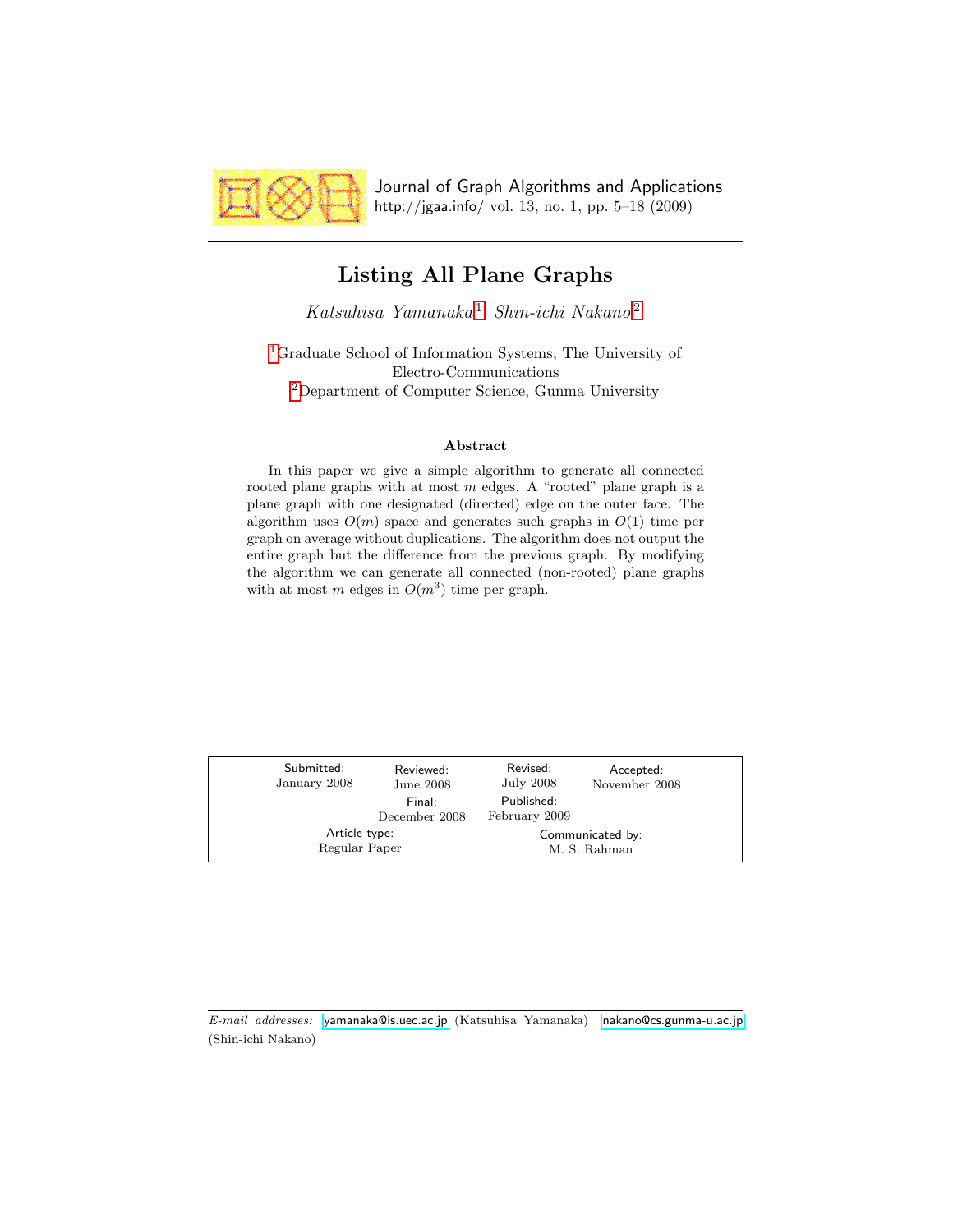### 6 K. Yamanaka and S. Nakano Listing All Plane Graphs

Generating all graphs with some property without duplications has many applications, including unbiased statistical analysis [\[9\]](#page-13-0). A lot of algorithms to solve these problems are known such as [\[1,](#page-13-1) [2,](#page-13-2) [8,](#page-13-3) [9,](#page-13-0) [10,](#page-13-4) [15\]](#page-13-5). See textbooks [\[5,](#page-13-6) [6,](#page-13-7) [7,](#page-13-8) [13,](#page-13-9) [14\]](#page-13-10).

In this paper we wish to generate all connected "rooted" plane graphs, which will be defined precisely in Section 2, with at most  $m$  edges. Such graphs play an important role in many algorithms, including graph drawing algorithms such as [\[3,](#page-13-11) [4,](#page-13-12) [12\]](#page-13-13). Using our generation algorithm one can test an implementation of a plane graph drawing algorithm. Our algorithm constructs the complete list of rooted plane graphs with at most m edges.

To solve these all-graph-generating problems some types of algorithms are known.

Classical method algorithms [\[5,](#page-13-6) p.57] first generate all the graphs with a given property allowing duplications, but output only if the graph has not been output yet. Thus this method requires quite a huge space to store a list of graphs that have already been output. Furthermore, checking whether each graph has already been output requires a lot of time.

Orderly method algorithms [\[5,](#page-13-6) p.57] need not store the list, since they output a graph only if it is a "canonical" representative of each isomorphism class.

Reverse search method algorithms [\[1\]](#page-13-1) also need not store the list. The idea is to implicitly define a connected graph  $H$  such that the vertices of  $H$  correspond to the graphs with the given property, and the edges of  $H$  correspond to some relation between the graphs. By traversing an implicitly defined spanning tree of  $H$ , one can find all the vertices of  $H$ , which correspond to all the graphs with the given property without duplication.

The main idea of our algorithms is that for some problems (biconnected triangulations [\[8\]](#page-13-3), and triconnected triangulations [\[10\]](#page-13-4)) we can define a tree (not a general graph) as the graph H of the reverse search method. Thus our algorithms do not need to find a spanning tree of  $H$ , since  $H$  itself is a tree. With some other ideas we give the following two simple but efficient algorithms.

Our first algorithm generates all simple connected rooted plane graphs with at most  $m (m > 0)$  edges. Simple means there is neither self loops nor multiple edges. A rooted plane graph means a plane graph with one designated "root" edge on the outer face. Its precise definition is given in the next section. For instance there are nine simple connected rooted plane graphs with at most three edges, as shown in Figure [1\(](#page-2-0)a). The root edges are depicted by thick grey lines. However, there are only five simple connected (non-rooted) plane graphs with at most three edges. See Figure [1\(](#page-2-0)b). The algorithm uses  $O(m)$  space and runs in  $O(q(m))$  time, where  $q(m)$  is the number of nonisomorphic connected rooted plane graphs with at most  $m$  edges. The algorithm generates each graph in  $O(1)$  time on average without duplications. The algorithm does not output the entire graph but the difference from the previous graph.

By modifying the algorithm we can generate all connected (non-rooted) plane graphs with at most m edges in  $O(m^3)$  time per graph.

The rest of the paper is organized as follows. Section 2 gives some definitions. Section 3 shows a tree structure among connected rooted plane graphs. Section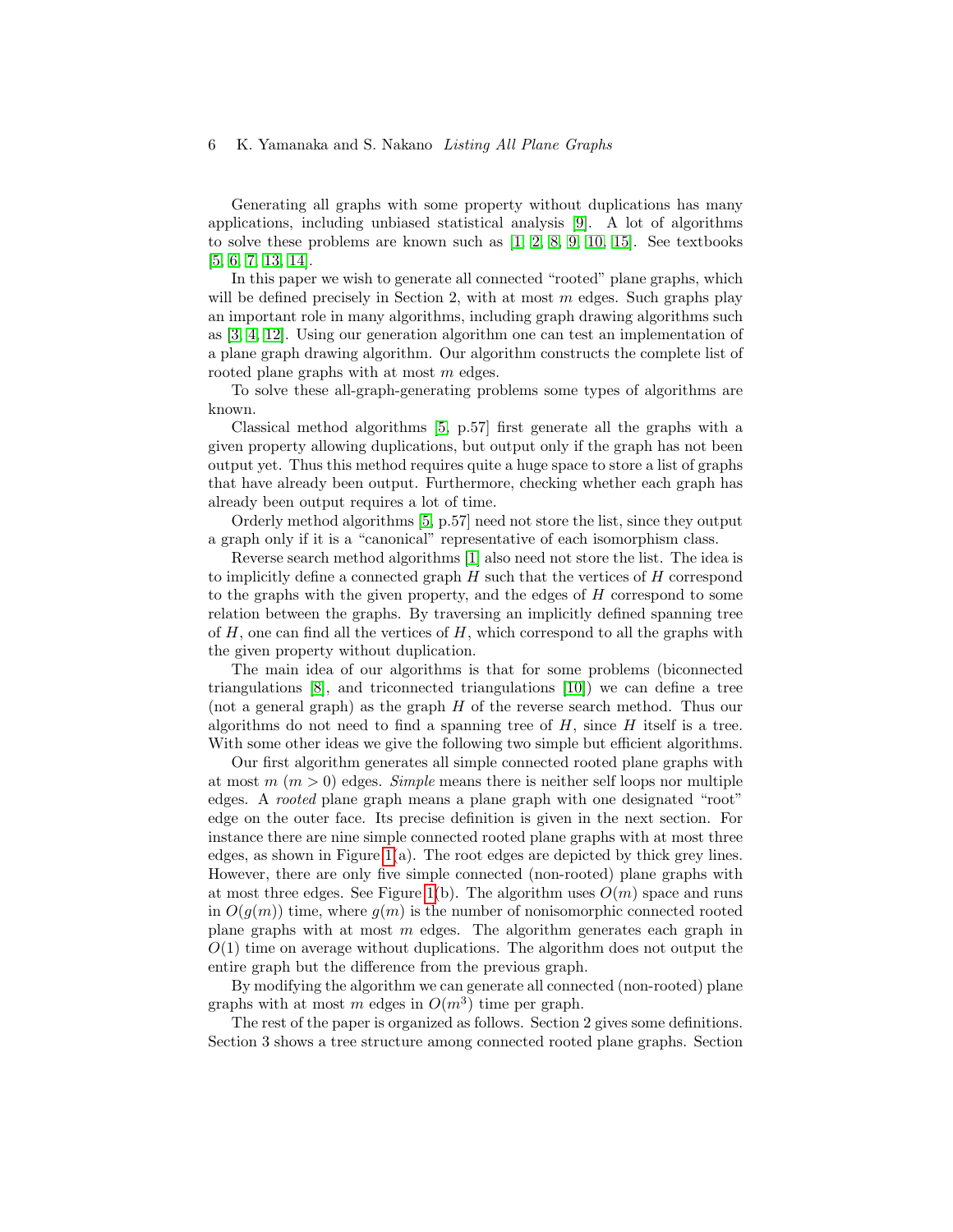

<span id="page-2-0"></span>Figure 1: (a) Connected rooted plane graphs, and (b) connected (non-rooted) plane graphs.

4 presents our first algorithm to generate all connected rooted plane graphs. Then, by modifying the algorithm we give an algorithm to generate all connected (non-rooted) plane graphs. Section 5 analyzes the running time of our algorithm. Finally Section 6 is a conclusion.

### 1 Preliminaries

In this section we give some definitions.

Let  $G$  be a connected graph with  $m$  edges. In this paper all graphs are simple, so there is neither self loops nor multiple edges. An edge connecting vertices u and w is denoted by  $(u, w)$ . The *degree* of a vertex v is the number of neighbors of  $v$  in  $G$ .

A graph is planar if it can be embedded in the plane so that no two edges intersect geometrically except at a vertex to which they are both incident. A plane graph is a planar graph with a fixed planar embedding. A plane graph divides the plane into connected regions called faces. The unbounded face is called the outer face, and other faces are called inner faces. We regard the contour of a face as the clockwise cycle formed by the vertices on the boundary of the face. We denote the contour of the outer face of plane graph G by  $C_o(G)$ . For instance, in Figure [2,](#page-3-0)  $C_o(G) = v_0, v_1, v_2, v_3, v_4, v_5, v_6, v_7 (= v_5), v_8, v_9, v_{10}(=$  $(v_5), v_{11} (= v_4), v_{12}, v_{13} (= v_1), v_{14} (= v_0)$ . Note that a vertex may appear several times on  $C_o(G)$ . We say each  $v_i$  on  $C_o(G)$  is an appearance of a vertex. For instance  $v_5$ ,  $v_7$  and  $v_{10}$  are the appearances of the same vertex  $v_5 = v_7 = v_{10}$ . A rooted plane graph is a plane graph with one designated edge  $e_r = (v_l, v_r)$ on  $C_o(G)$ . We assume that  $v_l$  succeeds  $v_r$  on  $C_o(G)$ ,  $v_l$  appears in the head on  $C_o(G)$ , and  $v_r$  appears at the end on  $C_o(G)$  except  $v_l$ . The designated edge is called the root edge, and vertex  $v_l$  is called the root vertex. Note that a rooted plane graph has one or more edges. The root edges and root vertices are denoted by a grey lines and white circles in all figures, respectively. From now on we write  $r$  for the root vertex.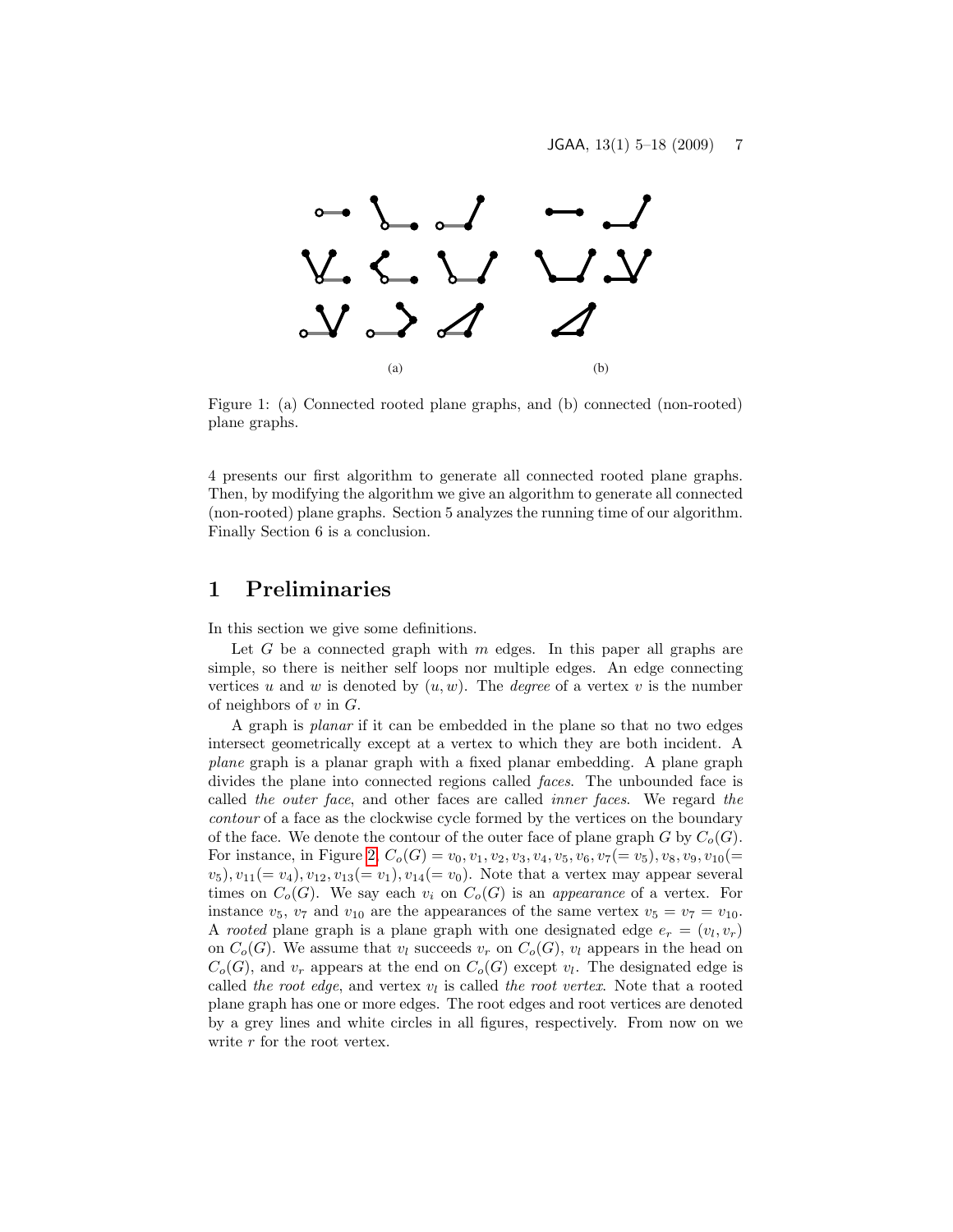#### 8 K. Yamanaka and S. Nakano Listing All Plane Graphs



<span id="page-3-0"></span>Figure 2: A connected rooted plane graph G.

### 2 The Removing Sequence and the Family Tree

Let  $S_m$  be the set of all connected rooted plane graphs with at most m edges. In this section we explain a tree structure relating the graphs in  $S_m$ .

Let G be a connected rooted plane graph with two or more edges. Let  $e_r =$  $(v_{k-1}, v_0)$  be the root edge of G and  $C_o(G) = v_0(= r), v_1, v_2, \ldots, v_{k-1}, v_0(= r)$ . Note that  $v_0$  succeeds  $v_{k-1}$  on  $C_o(G)$ .

We classify the edges on  $C_o(G)$  into three types as follows. If an edge e on  $C<sub>o</sub>(G)$  is included in a cycle of G then e is a cycle edge. Otherwise, if at least one vertex of e has degree 1 then e is a *pendant*. Otherwise e is a *bridge*. We can observe if we remove a bridge from G then the resulting graph is disconnected. For instance, in Figure [2,](#page-3-0) the edge  $(v_2, v_3)$  is a cycle edge,  $(v_5, v_6)$  is a pendant, and  $(v_4, v_5)$  is a bridge.

An edge  $e \neq e_r$  on  $C_o(G)$  is *removable* if and only if e is either a pendant or a cycle edge. If  $e$  is a removable edge then after removing  $e$  from  $G$  the remaining edges induce a connected graph. Note that if  $e$  is a cycle edge, removing  $e$ , we have the resultant graph, on the other hand, if  $e$  is a pendant, removing the isolated vertex after removing e, we have the resultant graph. Thus the resultant graph is connected in both cases. Since  $G$  is a rooted plane graph, the resultant graph after removing a removable edge is also a rooted plane graph with the same root edge.

We have the following lemma.

Lemma 1 Every connected rooted plane graph with two or more edges has at least one removable edge.

**Proof:** Let G be a connected rooted plane graph with two or more edges, with the root edge  $e_r = (v_{k-1}, v_0)$ , and  $C_o(G) = v_0(= r), v_1, v_2, \ldots, v_{k-1}, v_0$ . Let e be the first edge distinct from  $e_r$  on  $C_o(G)$ . Now e must be one of the three types, that is, a bridge, a pendant or a cycle edge. If  $e$  is a pendant or a cycle edge, it is removable, and we are done. Otherwise e is a bridge, then on  $C_o(G)$ the next edge of  $e$  is either a pendant, a bridge or a cycle edge. By repeating this procedure we can find at least one pendant or cycle edge, which is removable.  $\Box$ 

If 
$$
e_a = (v_{a-1}, v_a), a > 1
$$
, is removable but none of  $(v_0, v_1), (v_1, v_2), \ldots, (v_{a-2},$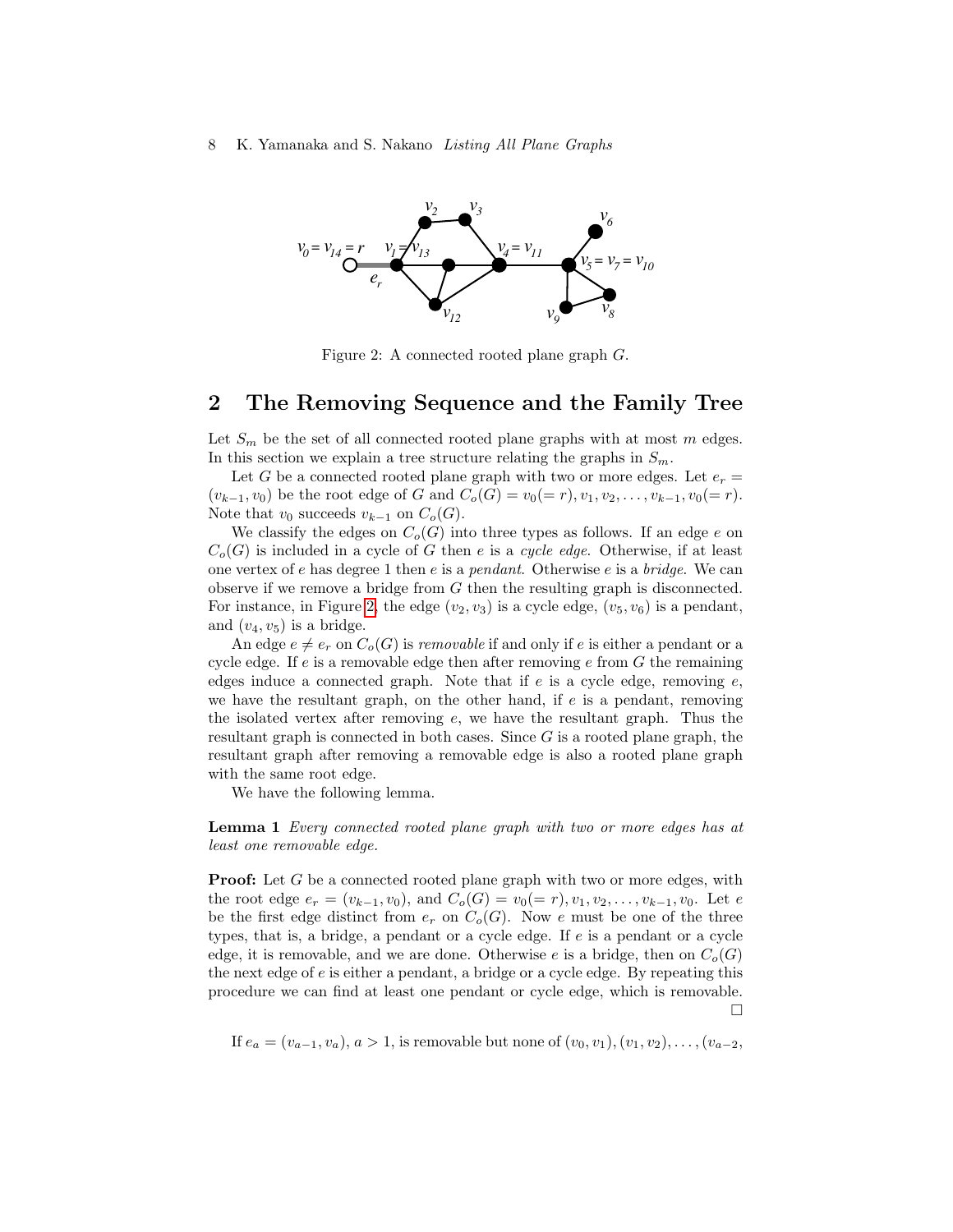$v_{a-1}$ ) is removable, then  $e_a$  is called the first removable edge of G. We can observe that if  $e_a$  is the first removable edge then each of  $(v_0, v_1), (v_1, v_2), \ldots, (v_{a-2},$  $v_{a-1}$ ) is a bridge or the root edge. (So they are not removable.)

For each graph G in  $S_m$  except  $K_2$ , if we remove the first removable edge then the resulting edge-induced graph, denoted by  $P(G)$ , is also a graph in  $S_m$ having one less edge. Thus we can define the unique graph  $P(G)$  in  $S_m$  for each G in  $S_m$  except  $K_2$ . We say G is a *child* graph of  $P(G)$ .

Given a graph G in  $S_m$ , by repeatedly removing the first removable edge, we can have the unique sequence  $G, P(G), P(P(G)), \ldots$  of graphs in  $S_m$  which eventually ends with  $K_2$ . By merging those sequences we can have the family tree  $T_m$  of  $S_m$  such that the vertices of  $T_m$  correspond to the graphs in  $S_m$ , and each edge corresponds to each relation between some  $G$  and  $P(G)$ . For instance  $T_4$  is shown in Figure [3,](#page-5-0) in which each first removable edge is depicted by a thick black line. We call the vertex in  $T_m$  corresponding to  $K_2$  the root of  $T_m$ .

## 3 Algorithms

The outline of our algorithm is as follows. By traversing  $T_m$  we can generate all vertices of  $T_m$  and corresponding all connected rooted plane graphs in  $S_m$ . If we can find all child graphs of the current graph in  $T_m$ , then with a recursive manner we can traverse  $T_m$ . Thus we only need to design an algorithm to generate all child graphs of a given current graph in  $S_m$ . Similar technique is used in [\[8,](#page-13-3) [10\]](#page-13-4) to efficiently generate some classes of graphs (biconnected triangulations and triconnected triangulations) but based on different family trees.

Let  $e_r$  be the root edge. Let  $C_o(G) = v_0(= r), v_1, \ldots, v_{k-1}, v_0(= r)$ , and  $(v_{a-1}, v_a)$  be the first removable edge of G. Note that k is the number of appearances of the vertices on the contour of the outer face. Since  $K_2$  has no removable edge, for convenience, we regard  $e_1 = (v_0, v_1)$  as the first removable edge for  $K_2$ . We denote by  $G(i)$ ,  $0 \leq i \leq k$ , the rooted plane graph obtained from G by adding a new pendant at  $v_i$ , and by  $G(i, j)$ ,  $0 \leq i < j < k$ , the rooted plane graph obtained from G by adding a new cycle edge connecting  $v_i$  and  $v_j$ on the outer face of G, as shown in Figure [4.](#page-6-0) We can observe that each child of G is either  $G(i)$  or  $G(i, j)$  for some i and j, and  $G(i)$  or  $G(i, j)$  is a child graph of G if and only if the newly added edge of  $G(i)$  or  $G(i, j)$  is the first removable edge.

If  $(v_{a-1}, v_a)$  is the first removable edge of G, then edges  $(v_0, v_1), (v_1, v_2), \ldots$ ,  $(v_{a-2}, v_{a-1})$  are bridges or the root edge, and vertices  $v_0, v_1, v_2, \ldots, v_a$  form a path on  $C_o(G)$ . We call this path the critical path of G and denote it  $P_c(G)$ . For instance, in Figure [2,](#page-3-0)  $P_c(G)=(v_0, v_1, v_2)$ .

Now we are going to find all child graphs of  $G$ . We have the following two cases to consider. Let  $b(i)$  be the largest integer satisfying  $v_i = v_{b(i)}$ . Thus  $v_{b(i)}$ is the last appearance of  $v_i$  on  $C_o(G)$ .

**Case 1:** The first removable edge  $(v_{a-1}, v_a)$  of G is a pendant (including the special case when G is  $K_2$ ).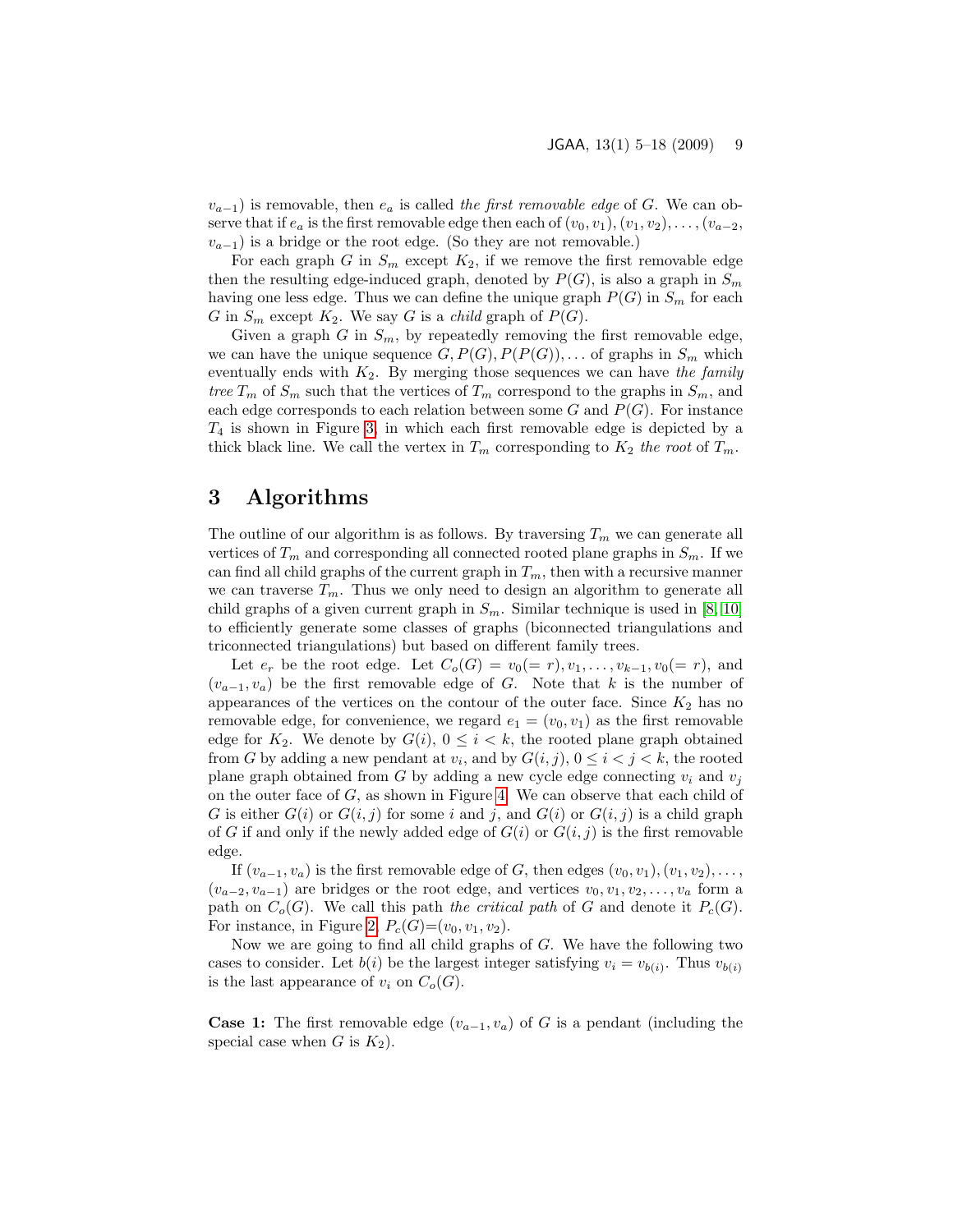

<span id="page-5-0"></span>Figure 3: The family tree  $T_4$ .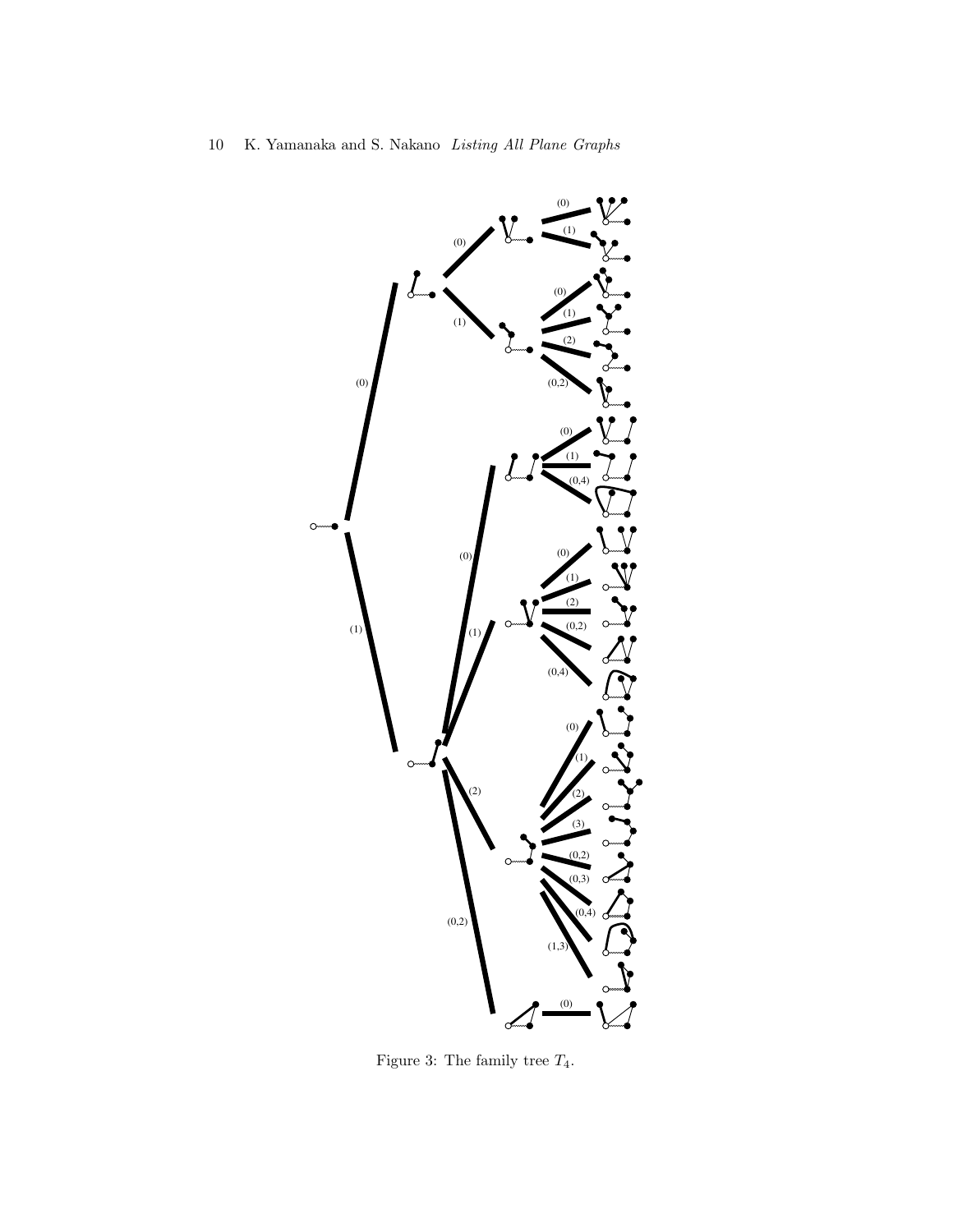

<span id="page-6-0"></span>Figure 4: Illustration for (a)  $G(i)$  and (b)  $G(i, j)$ .

Consider graphs  $G(i)$ ,  $0 \le i \le k$ . For each  $i, 0 \le i \le a$ , the newly added edge in  $G(i)$  is the first removable edge of  $G(i)$ , thus  $P(G(i)) = G$ . For each i,  $a < i < k$ ,  $(v_{a-1}, v_a)$  is still the first removable edge of  $G(i)$ , so  $P(G(i)) \neq G$ .

Then consider graphs  $G(i, j)$ ,  $0 \leq i < j < k$ . For each i and j,  $(i < j)$ , if (1)  $v_i \neq v_j$ , (2)  $0 \leq i \leq a-1$ , (3)  $(v_i, v_j)$  is not an edge of G, and (4)  $j < b(i)$ , then the newly added edge in  $G(i, j)$  is the first removable edge of  $G(i, j)$ , thus  $P(G(i, j)) = G$ . Note that if  $v_i = v_j$  edge  $(v_i, v_j)$  is a self loop (even if  $i \neq j$ ), and so  $G(i, j)$  is not simple. Also if G already has the edge  $(v_i, v_j)$  then  $G(i, j)$ has a multiple edge, and so  $G(i, j)$  is not simple. If  $i \geq a$ , then the newly added edge in  $G(i, j)$  is not the first removable edge of  $G(i, j)$ , since  $(v_{a-1}, v_a)$ is still removable, thus  $P(G(i, j)) \neq G$ . Otherwise,  $0 \leq i \leq a - 1$  and  $j > b(i)$ holds. Let  $s(j)$  be the smallest integer satisfying  $v_j = v_{s(j)}$ . Note that  $s(j) < i$ holds. Now edges  $(v_{s(j)}, v_{s(j)+1}), (v_{s(j)+1}, v_{s(j)+2}), \ldots, (v_{i-1}, v_i)$  are cycle edges in  $G(i, j)$  since adding edge  $(i, j)$  to them completes a cycle. Thus the newly added edge  $(i, j)$  is not the first removable edge of  $G(i, j)$  so  $P(G(i, j)) \neq G$ .

**Case 2:** The first removable edge  $(v_{a-1}, v_a)$  of G is a cycle edge.

Consider graphs  $G(i)$ ,  $0 \leq i \leq k$ . For each  $i, 0 \leq i \leq a-1$ , the newly added edge in  $G(i)$  is the first removable edge of  $G(i)$ , so  $P(G(i)) = G$ . For each i,  $a \leq i < k$ ,  $(v_{a-1}, v_a)$  is still the first removable edge of  $G(i)$ , so  $P(G(i)) \neq G$ .

Then consider graphs  $G(i, j)$ ,  $0 \leq i < j < k$ . For each i and j,  $(i < j)$ , if (1)  $v_i \neq v_j$ , (2)  $0 \leq i \leq a-1$ , (3)  $(v_i, v_j)$  is not an edge of G, and (4)  $j < b(i)$ , then the newly added edge in  $G(i, j)$  is the first removable edge of  $G(i, j)$ , thus  $P(G(i, j)) = G$ . Note that if  $v_i = v_j$  edge  $(v_i, v_j)$  is a self loop (even if  $i \neq j$ ), and so  $G(i, j)$  is not simple. Also if G already has the edge  $(v_i, v_j)$  then  $G(i, j)$ has a multiple edge, and so  $G(i, j)$  is not simple. If  $i \geq a$ , then the newly added edge in  $G(i, j)$  is not the first removable edge of  $G(i, j)$ , since  $(v_{a-1}, v_a)$ is still removable, thus  $P(G(i, j)) \neq G$ . Otherwise,  $0 \leq i \leq a-1$  and  $j > b(i)$ holds. Let  $s(j)$  be the smallest integer satisfying  $v_j = v_{s(j)}$ . Note that  $s(j) < i$ holds. Now edges  $(v_{s(j)}, v_{s(j)+1}), (v_{s(j)+1}, v_{s(j)+2}), \ldots, (v_{i-1}, v_i)$  are cycle edges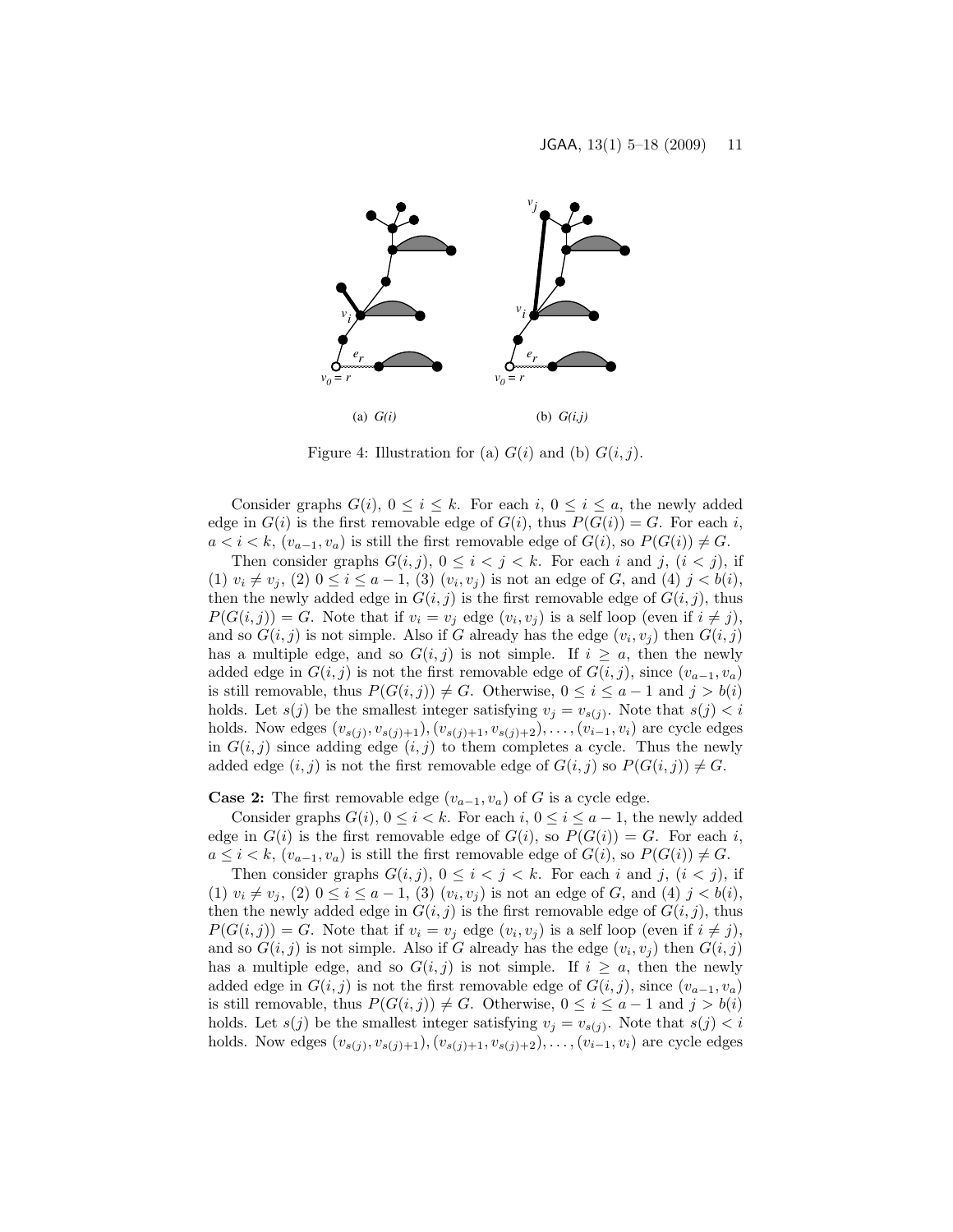in  $G(i, j)$  since adding edge  $(i, j)$  to them completes a cycle. Thus the newly added edge  $(i, j)$  is not the first removable edge of  $G(i, j)$  so  $P(G(i, j)) \neq G$ .

Based on the case analysis above we can find all child graphs of any given graph in  $S_m$ . If G has l child graphs, then we can find them in  $O(l)$  time with a suitable data structure, which will be described in Section 5. This is an intuitive reason why our algorithm generates each graph in  $O(1)$  time per graph on average.

Recursively repeating this process from the root of  $T_m$  corresponding to  $K_2$ we can traverse  $T_m$  without constructing the whole part of  $T_m$  at once. During the traversal of  $T_m$ , we assign a label (i) or  $(i, j)$  to each edge connecting G and either  $G(i)$  or  $G(i, j)$  in  $T_m$ , as shown in Figure [3.](#page-5-0) Each label denotes how to add a new edge to G to generate a child graph  $G(i)$  or  $G(i, j)$ , and each sequence of labels on a path starting from the root specifies a graph in  $S_m$ . For instance, the sequence  $(1)(0, 2)(0)$  specifies the right-bottom graph in Figure [3.](#page-5-0) During our algorithm we will maintain these labels only on the path from the root to the "current" vertex of  $T_m$ , because those labels carry enough information to generate the "current" graph. To generate the next graph, we need to maintain more information only for the graphs on the "current" path, which has length at most m, and each graph can be represented as a constant size of difference from the preceding one. This is an intuitive reason why our algorithm uses only  $O(m)$  space, while the number of graphs may not be bounded by a polynomial in m.

Our algorithm is as follows.

### Procedure find-all-child-graphs $(G)$ begin

01 Output  $G$  {Output the difference from the previous graph.} 02 Assume  $(v_{a-1}, v_a)$  is the first removable edge of G. 03 if G has exactly m edges then return 04 **for**  $i = 0$  **to**  $a - 1$  {Cases 1 and 2} 05 find-all-child-graphs $(G(i))$ 06 if  $(v_{a-1}, v_a)$  is a pendant then {Case 1} 07 find-all-child-graphs $(G(a))$ 08 **for**  $i = 0$  **to**  $a - 1$  {Cases 1 and 2} 09 **for**  $j = i + 2$  to  $b(i) - 1$ 10 if  $v_i \neq v_j$  and  $(v_i, v_j)$  is not an edge of G then 11 find-all-child-graphs $(G(i, j))$ 

end

Algorithm find-all-graphs $(T_m)$ begin

1 Output  $K_2$ 

```
2 G = K_2
```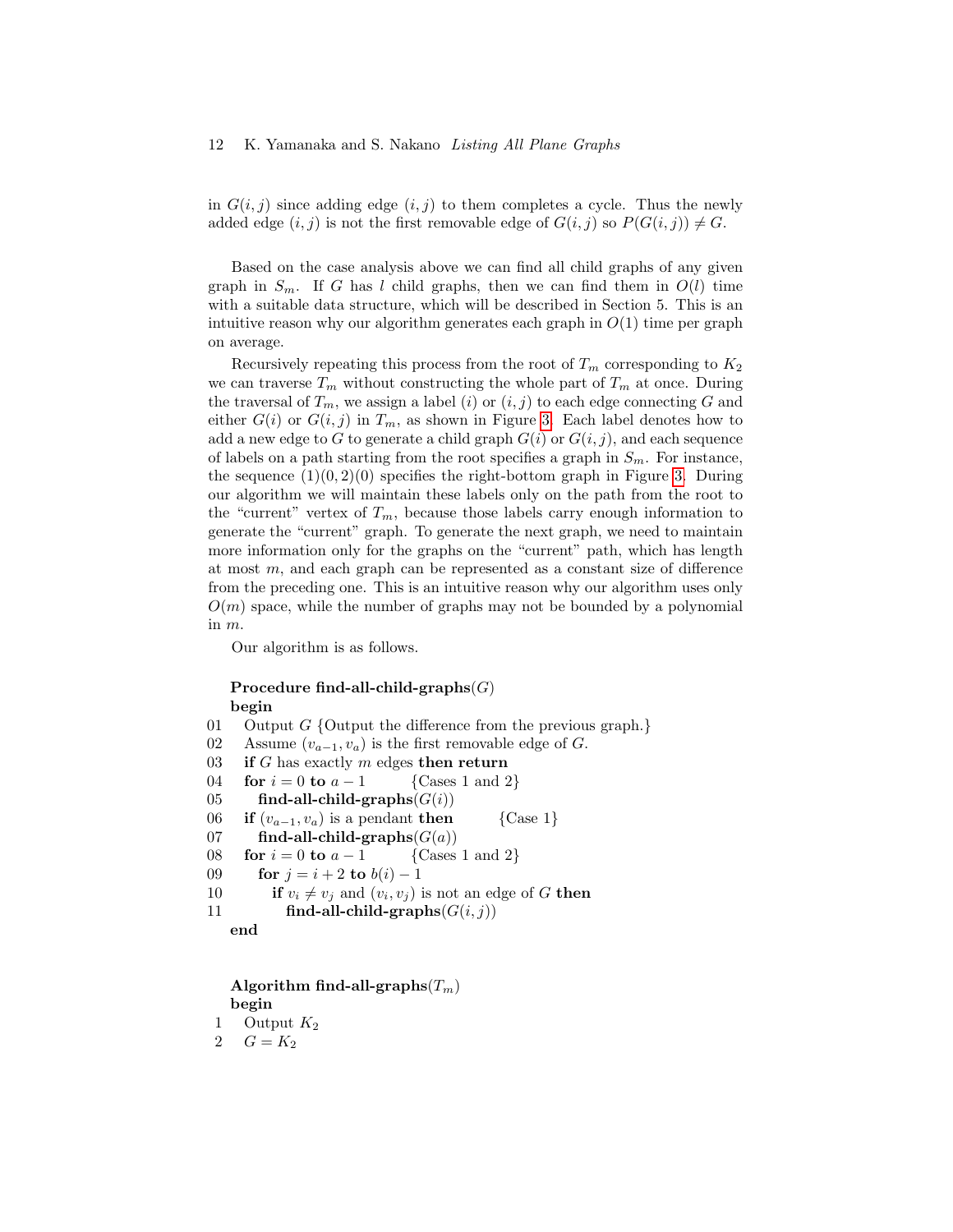3 find-all-child-graphs $(G(0))$ 4 find-all-child-graphs $(G(1))$ end

We have the following theorem. The proof is given in Section 5.

<span id="page-8-0"></span>**Theorem 1** The algorithm uses  $O(m)$  space and runs in  $O(g(m))$  time, where  $g(m)$  is the number of nonisomorphic connected rooted plane graphs with at most m edges.

We can modify our algorithm so that it outputs all connected (non-rooted) plane graphs with at most  $m$  edges, as follows. At each vertex  $v$  of the family tree  $T_m$ , the graph G corresponding to v is checked whether the sequence of labels of  $G$  (with the root edge) is the lexicographically first one among the  $k$ sequences of labels of G for the k choices of the root edge on  $C<sub>o</sub>(G)$ , and only if so, G is output. Thus we can output only the canonical representative of each isomorphism class. A similar method has appeared in [\[8,](#page-13-3) [10\]](#page-13-4).

**Lemma 2** The algorithm uses  $O(m)$  space and runs in  $O(m^3 \cdot h(m))$  time, where  $h(m)$  is the number of nonisomorphic connected (non-rooted) plane graphs with at most m edges.

**Proof:** For each graph corresponding to a vertex of  $T_m$  we construct  $k \leq m$  of sequences of labels corresponding to the k choices for the root edge on  $C_o(G)$  in  $O(m)$  time for each sequence, and find the lexicographically first one in  $O(km)$ time. And for each output graph, our tree may contain  $k$  of isomorphic ones corresponding to the  $k$  choices for the root edge. Thus the algorithm runs in  $O(k^2m \cdot h(m)) = O(m^3 \cdot h(m))$  time. The algorithm clearly uses  $O(m)$  space. П

### 4 Proof of Theorem [1](#page-8-0)

In this section we give a proof of Theorem [1,](#page-8-0) that is if G has  $l$  child graphs how we can find them in  $O(l)$  time.

Given a connected rooted plane graph G in  $S_m$  with at most  $m-1$  edges, we are going to find all child graphs of  $G$  by algorithm  $find-all-child-graphs$ . Let  $(v_{k-1}, v_0)$  be the root edge of  $G, C_o(G) = v_0(= r), v_1, v_2, \ldots, v_{k-1}, v_0(= r)$ , and  $(v_{a-1}, v_a)$  be the first removable edge of G.

If G has l child graphs of type  $G(i)$ , by only maintaining the critical path  $v_0, v_1, \ldots, v_a$ , we can find such child graphs in  $O(l)$  time. See lines 04–07 of find-all-child-graphs.

On the other hand, if G has l' child graphs of type  $G(i, j)$ , we need to maintain a slightly complicated data structure to find all such child graphs in  $O(l')$  time. Note that if either (1)  $v_i = v_j$ , or (2) G has an edge  $(v_i, v_j)$ , then  $G(i, j)$  is not simple and  $G(i, j)$  is not a child graph of G, so we need to efficiently skip such j's at line 10. For each of the other j's, we need to generate  $G(i, j)$ , since those are child graphs of G.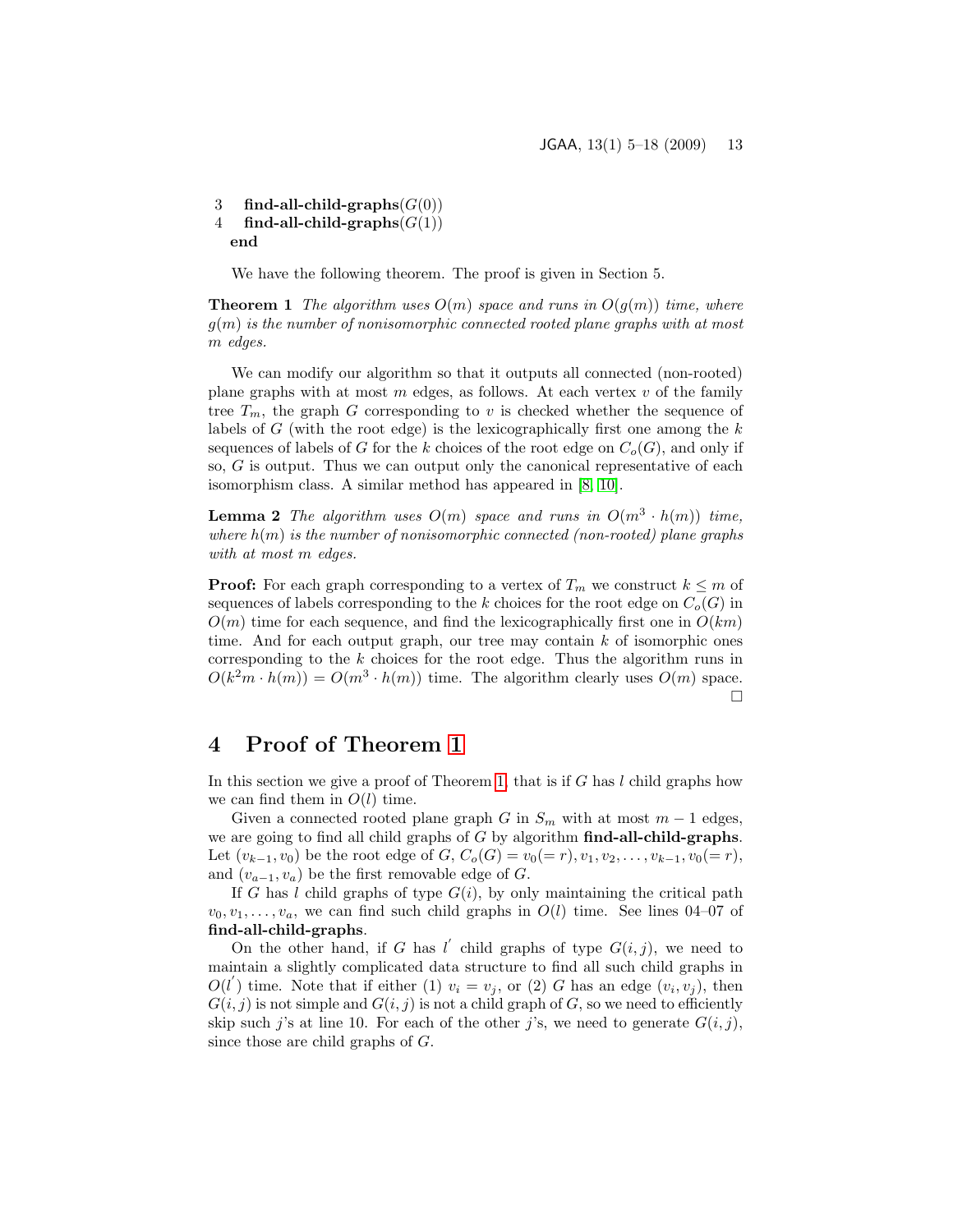

<span id="page-9-0"></span> $\cdots$ : a trace of skipping each dead path

Figure 5: An illustration for the zombie list of  $v_3$ .

Our idea is as follows. Let  $v_i$  be an appearance of a vertex on the critical path of G. We say that an appearance  $v_j$  on  $C_o(G)$  is dead with respect to  $v_i$ if either (1)  $v_i = v_j$ , or (2) G has an edge  $(v_i, v_j)$ . To skip dead appearances efficiently, for each vertex  $v_i$  on the critical path, we maintain a list of successive dead appearances with respect to  $v_i$ , which allows us to skip each run of successive dead appearances in  $O(1)$  time. After each time skipping successive dead appearances we can always generate a child graph of G corresponding to the next "non-dead" appearance. Thus l' child graphs of type  $G(i, j)$  can be generated in  $O(l^{'})$  time. The details are as follows.

Let  $v_{a(i)}$  and  $v_{b(i)}$  be the first and last appearances of  $v_i$  on  $C_o(G)$ . Let  $P_i$  be the subpath from  $v_{a(i)}$  to  $v_{b(i)}$  on  $C_o(G)$ . A maximal subpath  $P_i^c$  of  $P_i$  is called a *dead path* of  $v_i$  if all appearances  $v_c, v_{c+1}, \ldots$  on  $P_i^c$  are dead with respect to  $v_i$ . For example, the graph in Figure [5](#page-9-0) has 6 dead paths of  $v_3: P_3^3 = (v_3, v_4, v_5, v_6), P_3^8 = (v_8), P_3^{10} = (v_{10}), P_3^{12} = (v_{12}, v_{13}, v_{14}, v_{15}, v_{16}),$  $P_3^{18} = (v_{18}, v_{19}, v_{20}, v_{21})$  and  $P_3^{23} = (v_{23}, v_{24})$ . They appear on  $C_o(G)$  in this order. For each  $v_i$   $(0 \le i \le a-1)$ , we maintain all dead paths as a list, and we call the list as the zombie list of  $v_i$ . Using the zombie list we can skip each run of successive dead appearances in  $O(1)$  time. After each time we skip a dead path, we can always generate at least one child graph. Thus, we can generate each child graph of type  $G(i, j)$  in  $O(1)$  time.

Now we show how to prepare those data structures for each child graph.

Given a connected rooted plane graph  $G$  and the zombie list of each vertex on the critical path, we are going to generate all child graphs, and for each child graph we prepare the zombie list of each vertex on the new critical path by modifying the list for G.

We have the following two cases.

**Case 1:** Child graphs of type  $G(i)$ .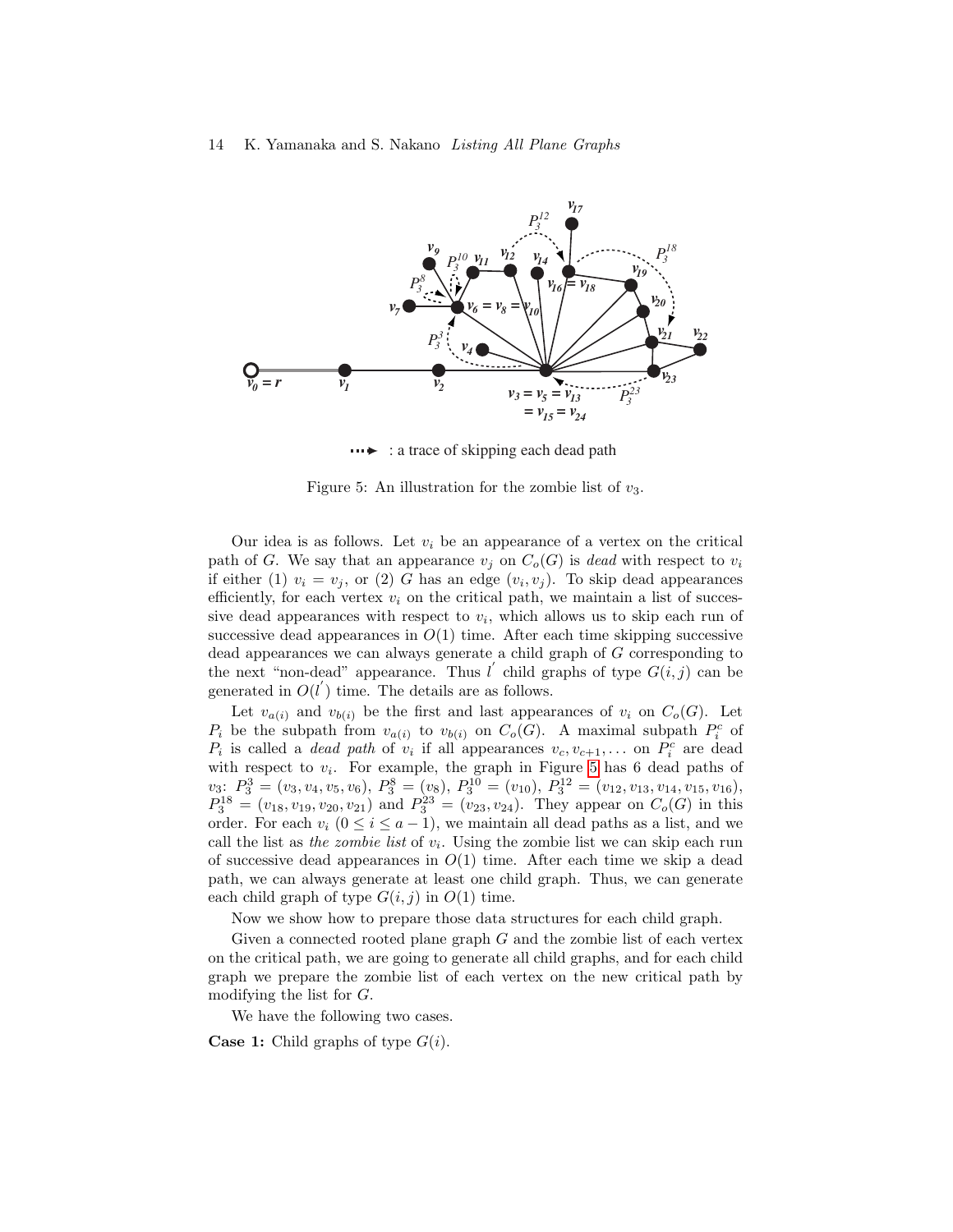We have the following two cases.

#### Case 1(a):  $i = a$ .

The first removable edge of  $G$  is a pendant, since otherwise the first removable edge of G is a cycle edge and  $G(i)$  is not a child graph of G. Adding the new pendant at  $v_i$  on the critical path of G generates the critical path of  $G(i)$ with one more length. The zombie list of each  $v_l$ ,  $0 \le l \le a-2$ , for  $G(i)$  is identical to the ones in G.

The zombie list of  $v_{a-1}$  for  $G(i)$  is derived by dividing the first dead path P of  $v_{a-1}$  in G as follows. Let  $P = (v_{a-1}, v_a, v_1, v_2, ...)$  then we divide P into two dead paths  $P_1 = (v_{a-1}, v_a)$  and  $P_2 = (v_a, v_1, v_2, \ldots)$ . Note that adding the new edge generates one more appearance of  $v_a$ . See an example in Figure [6\(](#page-11-0)a). The dead path  $P_2^2$  in Figure [6\(](#page-11-0)a) is divided into  $P_2^2$  and  $P_2^3$ . Other dead paths of  $v_{a-1}$  in  $G(i)$  are identical to the ones in  $G$ .

The zombie list of  $v_a$  consists of one dead path  $P = (v_a, v_x, v_a)$ , where  $v_x$  is the other end vertex of the new edge.

Thus we can modify the zombie list of each vertex on the critical path in  $O(1)$  time.

#### Case 1(b): Otherwise.

The critical path of  $G(i)$  is  $v_0, v_1, \ldots, v_i, v_x$ , where  $v_x$  is the other end vertex of the new edge.

The zombie list of each  $v_l, 0 \le l \le i-1$  for  $G(i)$  is identical to the zombie list for G.

The zombie list of  $v_i$  is derived by appending  $(v_i, v_x)$  as the prefix to the first dead path of  $v_i$ . See an example in Figure [6\(](#page-11-0)b). By appending  $(v_2, v_x)$  into the dead path  $P_2^2$  of  $v_2$  in G, the dead path  $P_2^2$  of  $G(i)$  is derived. Note that the other dead path of  $v_i$  in  $G(i)$  is identical to the ones in  $G$ .

Thus we can modify the zombie list of each vertex on the critical path in  $O(1)$  time.

#### **Case 2:** Child graphs of type  $G(i, j)$ .

The critical path of  $G(i, j)$  is  $v_0, v_1, \ldots, v_i, v_j$ .

Note that  $v_{i+1}, v_{i+2}, \ldots, v_{j-1}$  are not on  $C_o(G(i, j))$ . So we need not maintain the zombie lists of those. Also each  $v_{j+1}, v_{j+2}, \ldots, v_a$  are not on the critical path of  $G(i, j)$ . So we need not maintain the zombie lists of those.

The zombie list of each  $v_l, 0 \le l \le i-1$ , is identical to the zombie list for  $G(i)$ .

The zombie list of  $v_i$  is derived by removing dead paths of  $v_i$  up to  $v_j$  on  $C_o(G)$ . If  $v_{j+1}$  is dead with respect to  $v_i$  in G, then appending  $(v_i, v_j)$  into the dead path  $P_i^{j+1} = (v_{j+1}, v_{j+2}, \ldots)$  generates the zombie list of  $v_i$  for  $G(i, j)$ . See an example in Figure [6\(](#page-11-0)c). By appending  $(v_2, v_5)$  into the dead path  $P_2^6$  of  $v_2$  in G, the dead path  $P_2^2$  of  $v_2$  in  $G(i, j)$  is derived. Otherwise if  $v_{j+1}$  is not dead then we append a new dead path  $P_i^i = (v_i, v_j)$  into the zombie list of  $v_i$ . Other dead paths remain as they are.

Thus we can modify the zombie list of each vertex on the critical path in  $O(1)$  time.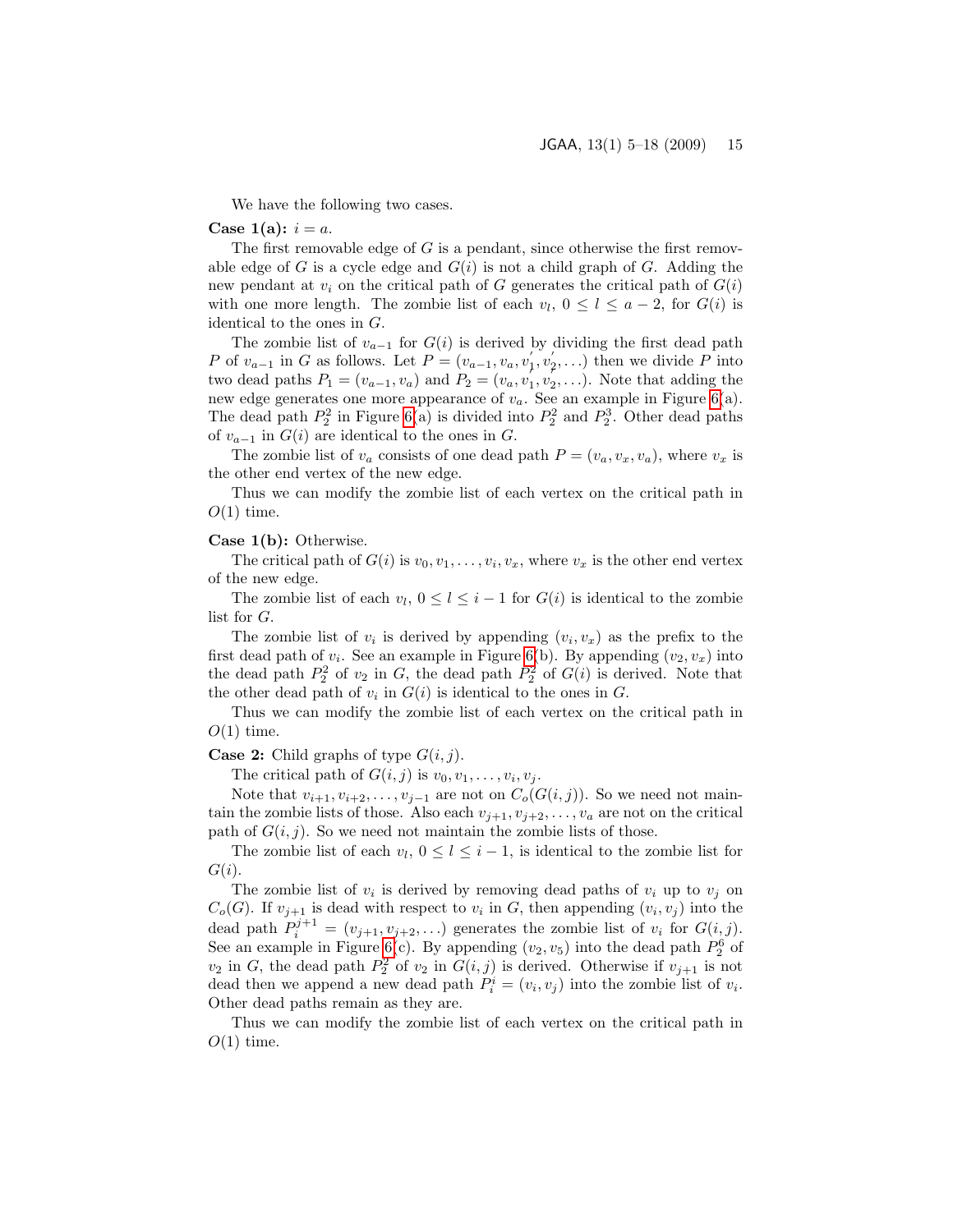

<span id="page-11-0"></span>Figure 6: An update of a zombie list for (a), (b)  $G(i)$  and (c)  $G(i, j)$ .

By the above case analysis, we can prepare the zombie list of each child graph of  $G$  in  $O(1)$  time.

Next we estimate the space for zombie lists.

Since the number of dead paths of vertex  $v$  is bounded by the degree of  $v$ , the space to store the zombie lists for G is bounded by  $O(m) = O(n)$ .

By maintaining the zombie lists, if G has l' child graphs of type  $G(i, j)$ , we can find all such child graphs in  $O(l')$  time. Thus, the algorithm runs in  $O(g(m))$  time, where  $g(m)$  is the number of nonisomorphic connected rooted plane graphs with at most m edges.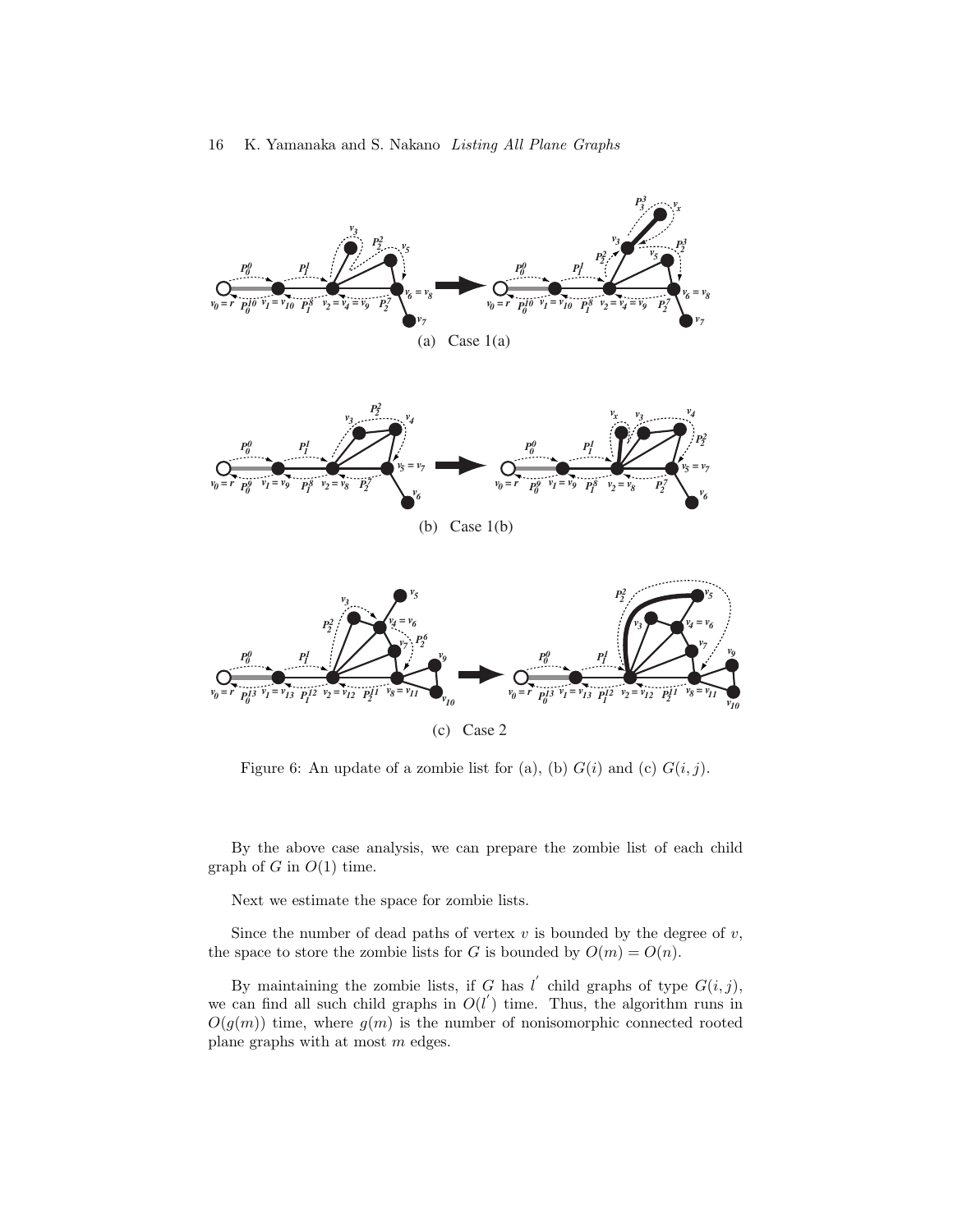## 5 Conclusion

In this paper we have given a simple algorithm to generate all connected plane graphs with at most  $m$  edges. Our algorithm first defines a family tree whose vertices correspond to graphs, then outputs each graph without duplications by traversing the tree.

By slightly modifying our algorithm with the technique in [\[11\]](#page-13-14) one may generate all connected rooted plane graphs having exactly  $m$  edges in  $O(1)$  time for each. We need to design a family tree in which each vertex corresponds to a connected rooted plane graph with m edges.

Can we efficiently generate all "non-rooted" plane graphs? By modifying our algorithm with the technique in [\[8,](#page-13-3) [10\]](#page-13-4) one can design an algorithm to generate all "non-rooted" plane graphs having exactly m edges in  $O(m^3)$  time for each.

# Acknowledgements

This research was partially supported by the Ministry of Education, Science, Sports and Culture, Grant-in-Aid for JSPS Fellows, 19-6714, 2007.